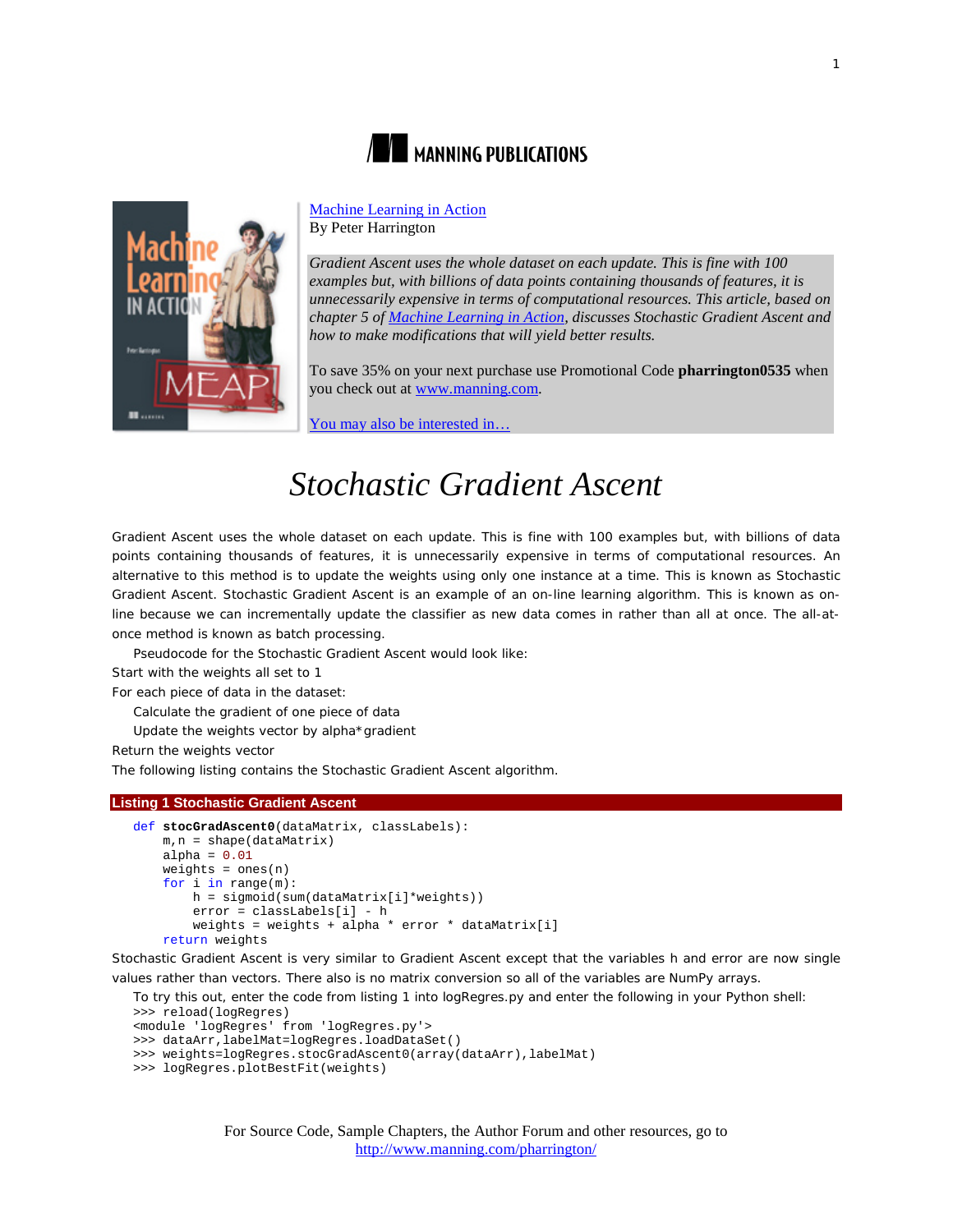After executing the code to plot the best-fit line, you should see something similar to figure 1. The resulting best fit line is ok but certainly not great. If we were to use this as our classifier, we would misclassify one-third of the results.



Figure 1 Our simple dataset with solution from Stochastic Gradient Ascent after one pass through the dataset. The best fit line is not a very good separator of the data.

One way to look at how good the optimization algorithm is doing is to see if it is converging. That is, are the parameters reaching a steady value or are they constantly changing? I have taken the Stochastic Gradient Ascent algorithm in listing 1 and modified it to run through the dataset 200 times. The weights were then plotted in figure 2.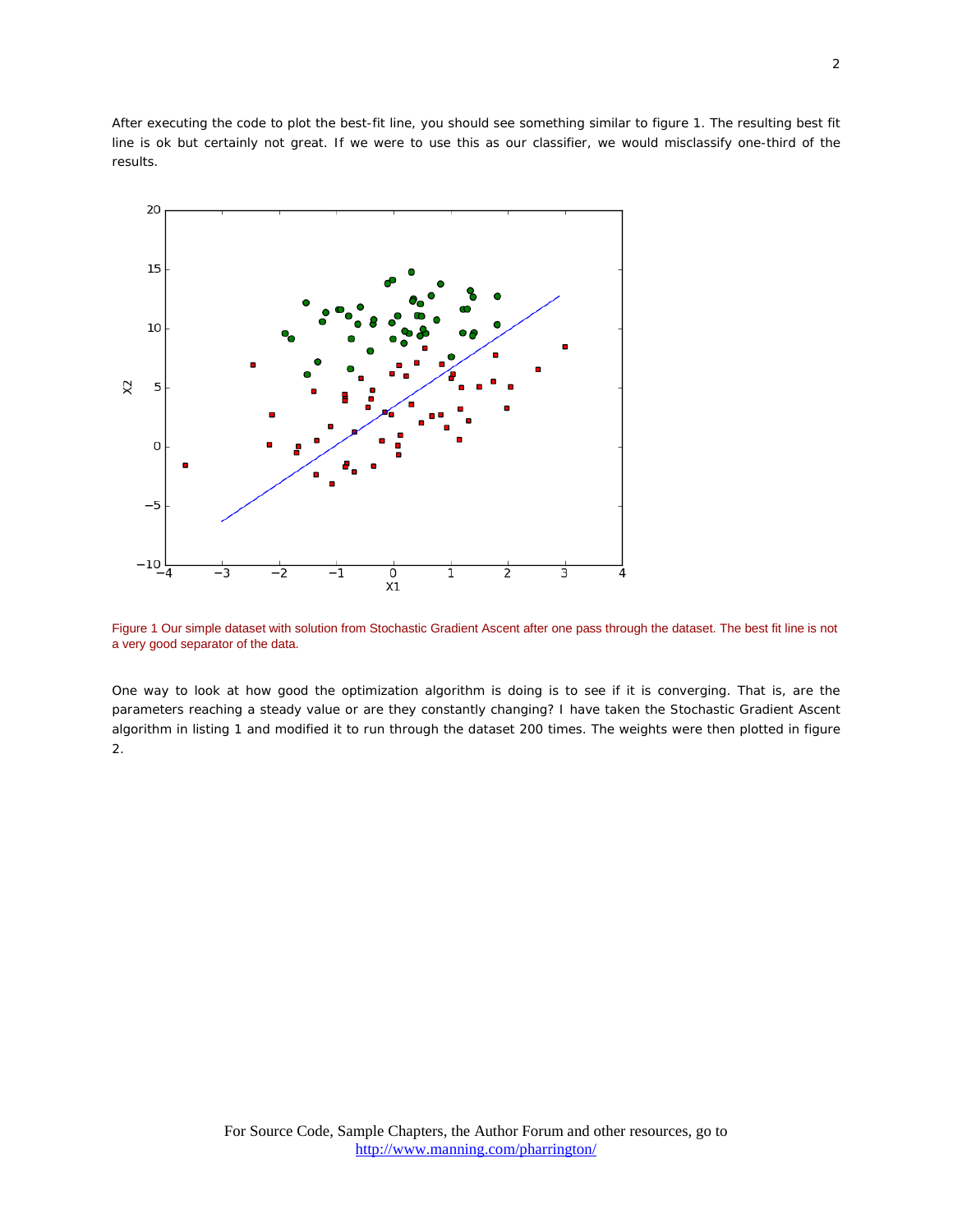

Figure 2 Weights vs. iteration number for one pass through the dataset, with this method. It takes a large number of cycles for the weights to reach a steady-state value and there are still local fluctuations.

Figure 2 shows how the weights change in our simple Stochastic Gradient Ascent algorithm over 200 iterations of the algorithm. Weight 2, labeled X2 in figure 2, takes only 50 cycles to reach a steady value, but weights 1 and 0 take much longer. An additional item to notice from this plot is that there are small periodic variations, even though the large variation has stopped. If you think about what is happening, it should be obvious that there are pieces of data that don't classify correctly and cause a large change in the weights. We would like to see the algorithm converge to a single value rather than oscillate, and we would like to see the weights converge more quickly.

The Stochastic Gradient Ascent algorithm of listing 1 has been modified to address the problems shown in figure 2, and this is given in listing 2.

#### **Listing 2 Modified Stochastic Gradient Ascent**

```
def stocGradAscent1(dataMatrix, classLabels, numIter=150):
     m,n = shape(dataMatrix)
    weights = ones(n) for j in range(numIter): dataIndex = range(m)
         for i in range(m):
            alpha = 4/(1.0+j+i)+0.01 #1
            randIndex = int(random.uniform(0,len(dataIndex)))#2
             h = sigmoid(sum(dataMatrix[randIndex]*weights))
             error = classLabels[randIndex] - h
             weights = weights + alpha * error * dataMatrix[randIndex]
             del(dataIndex[randIndex])
     return weights
#1 Alpha changes with each iteration
```

```
#2 Update vectors are randomly selected
```
The code in listing 2 is similar to that of listing 1. However, two things have been added to improve it.

For Source Code, Sample Chapters, the Author Forum and other resources, go to <http://www.manning.com/pharrington/>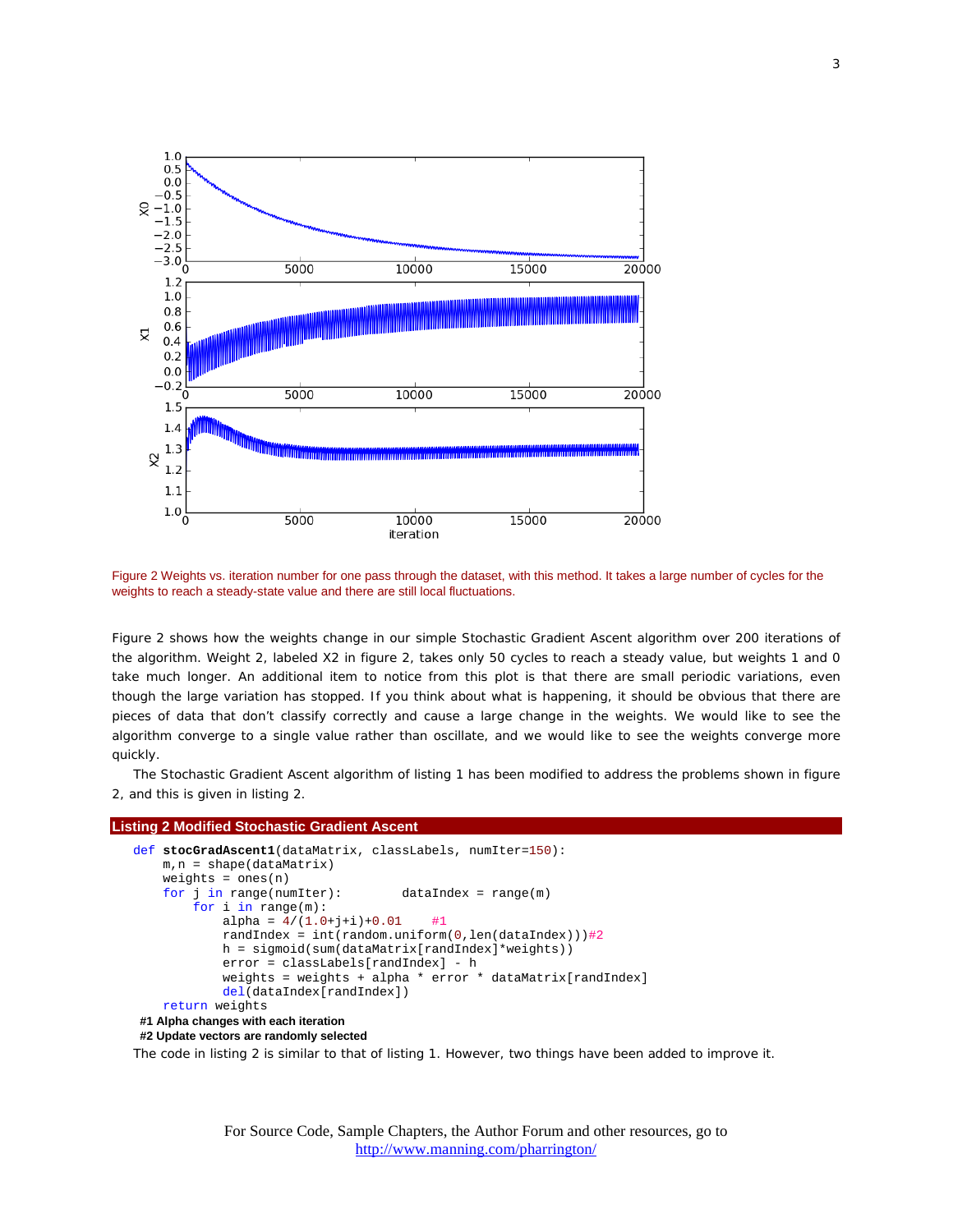The first thing to note is in #1 alpha changes on each iteration. This will improve the oscillations that occur in the dataset seen in figure 2 or high-frequency oscillations. Alpha decreases as the number of iterations increases. However, it never reaches 0 because there is a constant term in #1. We need to do this so that, after a large number of cycles, new data still has some impact. Perhaps you are dealing with something that is changing with time. Then, you may want to let the constant term be larger to give more weight to new values. The second thing about the decreasing alpha function is that it decreases by  $1/(j+i)$ ; j is the index of the number of times we go through the dataset, and i is the index of the example in the training set. This gives an alpha that is not strictly decreasing when  $j$ <<max(i). The avoidance of a strictly decreasing weight is shown to work in other optimization algorithms, such as simulated annealing as well.

The second improvement in listing 1 appears in #2. Here, we are randomly selecting each instance to use in updating the weights. This will reduce periodic variations that we saw in figure 2.

An optional argument to the function has also been added. If no third argument is given, then 150 iterations will be done. However, if a third argument is given, that will override the default.

Figure 3 shows how the weights change with each update similar to stocGradAscent1().



Figure 3 Coefficient convergence in stocGradAscent1() with random vector selection and decreasing alpha. This method is much faster to converge than using a fixed alpha.

If you compare figures 2 and 3, you will notice two things. The first thing you may notice is that the coefficients in figure 3 do not show the regular motion as those in figure 2. This is due to the random vector selection of stocGradAscent1(). The second thing you will notice is that the horizontal axis is much smaller in figure 3 than in figure 2. This is because with stocGradAscent1() we can converge on weights much quicker. Here, we use only 20 passes through the dataset.

Let's see this code in action. After you have entered the code from listing 2 to logRegres.py, enter the following in your Python shell:

>>> reload(logRegres) <module 'logRegres' from 'logRegres.py'> >>> dataArr,labelMat=logRegres.loadDataSet()

> For Source Code, Sample Chapters, the Author Forum and other resources, go to <http://www.manning.com/pharrington/>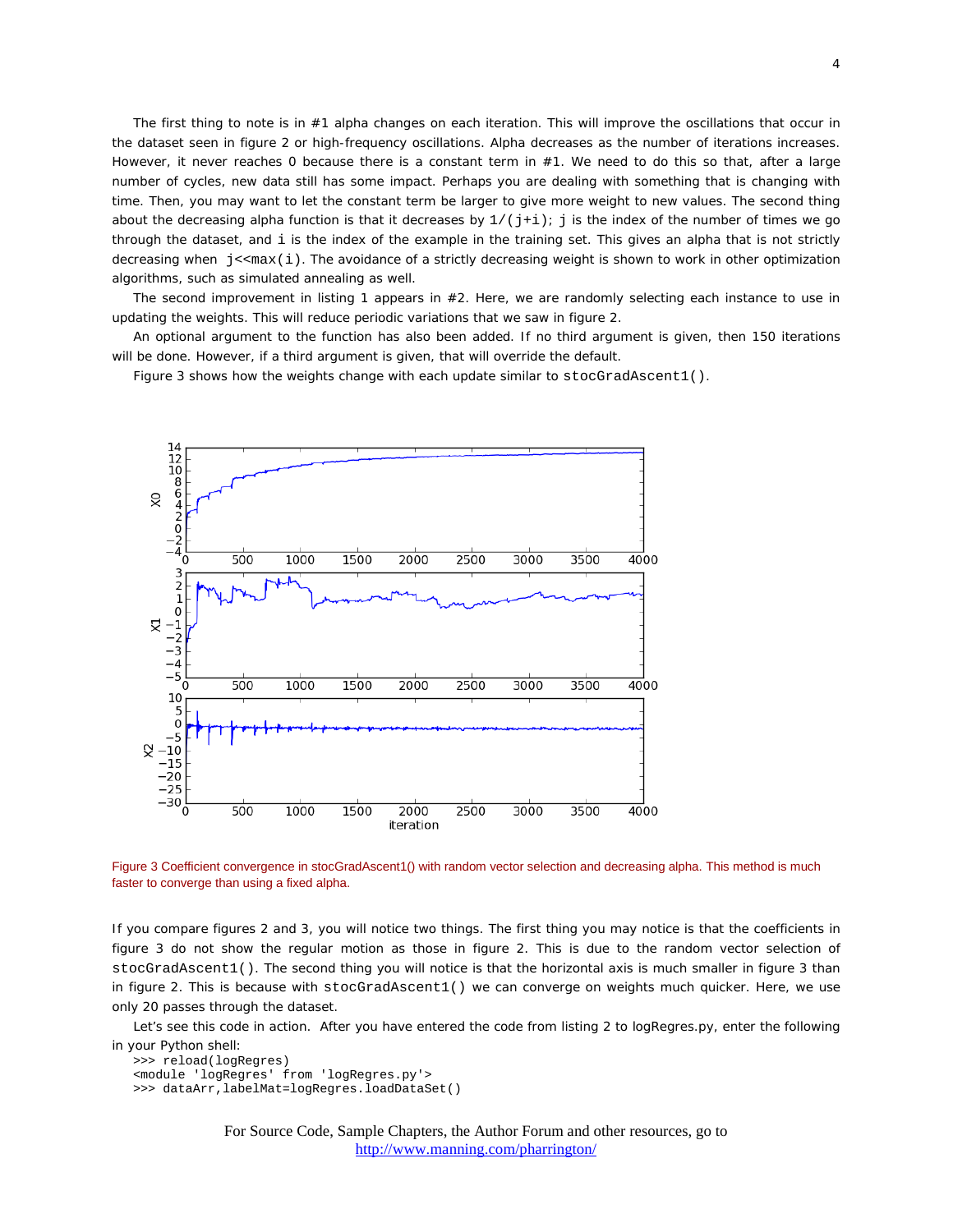```
>>> weights=logRegres.stocGradAscent1(array(dataArr),labelMat)
```

```
>>> logRegres.plotBestFit(weights)
```
You should see a plot similar to that in figure 4. The results are very similar to that of GradientAscent() but far fewer calculations are involved.



Figure 4 The coefficients with the improved stochastic gradient descent algorithm.

The default number of iterations is 150, but you can change this by adding a third argument to stocGradAscent1() like:

>>> weights=logRegres.stocGradAscent1(array(dataArr),labelMat, 500)

# *Summary*

In this article, we learned about Stochastic Gradient Ascent and how to make modifications to yield better results.

5